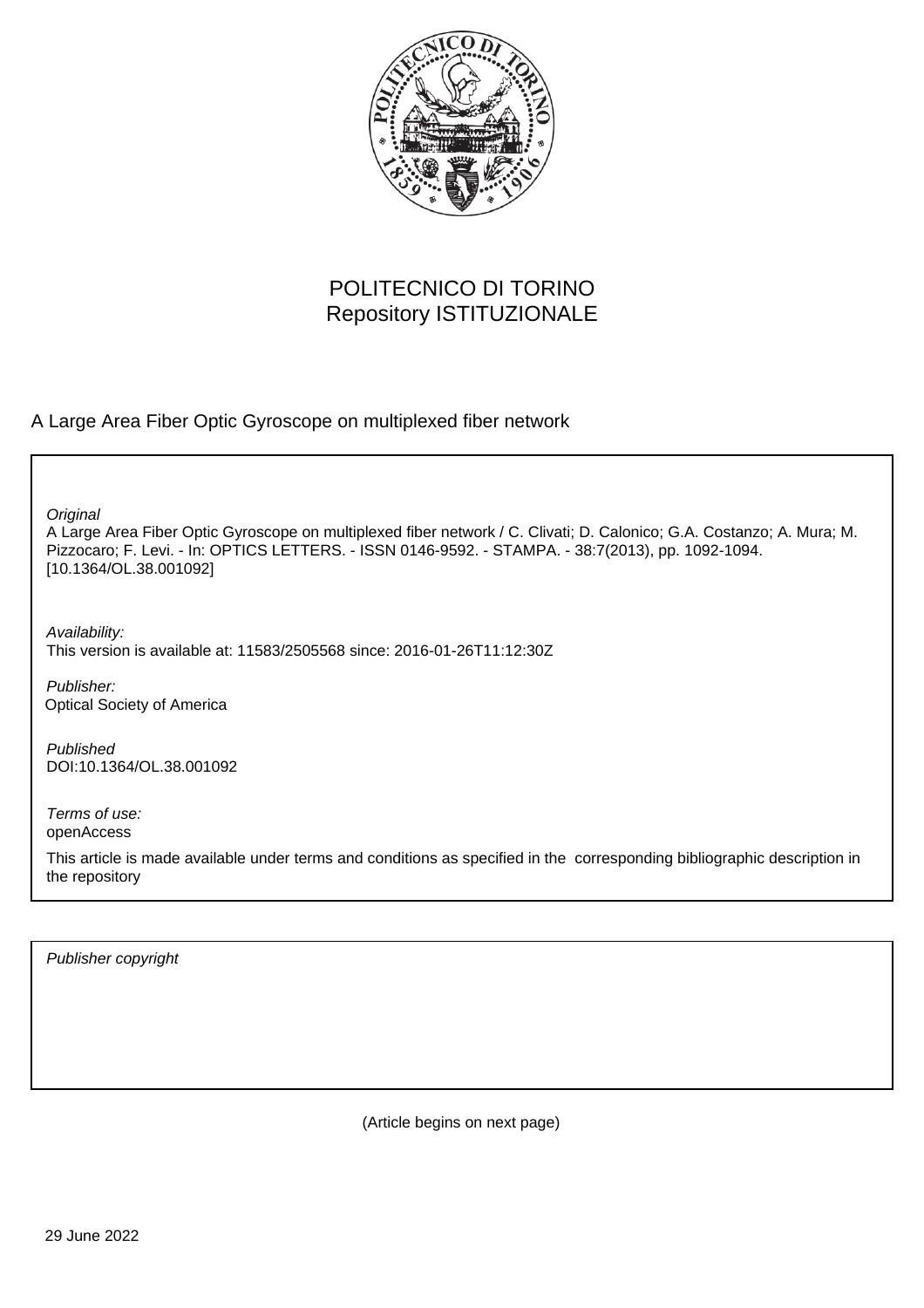## **A Large Area Fiber Optic Gyroscope on multiplexed fiber network**

**C. Clivati**<sup>1</sup>*,*<sup>2</sup> **, D. Calonico**<sup>1</sup>*,<sup>∗</sup>* **, G. A. Costanzo**<sup>2</sup> **, A. Mura**<sup>1</sup> **, M. Pizzocaro**<sup>1</sup>*,*<sup>2</sup> **and F. Levi**<sup>1</sup>

1 *Istituto Nazionale di Ricerca Metrologica INRIM, strada delle Cacce 91, 10135, Torino, Italy* <sup>2</sup>*Politecnico di Torino, Corso Duca degli Abruzzi 24,10129, Torino, Italy <sup>∗</sup>Corresponding author: d.calonico@inrim.it*

Compiled February 12, 2013

We describe a fiber optic gyroscope based on the Sagnac effect, realized on a multiplexed telecom fiber network. Our loop encloses an area of 20  $km^2$  and coexists with Internet data traffic. This Sagnac interferometer is capable of detecting signals that are larger than 10*−*<sup>8</sup> (rad*/*s)*/ √* Hz, thus approaching ring laser gyroscopes without using narrow-linewidth laser nor sophisticated optics. The proposed gyroscope could be useful for seismic applications, opening new possibilities for this kind of optical fiber sensors.  $\odot$  2013 Optical Society of America *OCIS codes:* 000.0000, 999.9999.

Optical sensing of ground rotations induced by earthquakes has been demonstrated with optical gyroscopes exploiting the Sagnac effect [1–3]. These instruments are very promising for understanding ground motion, as they are not sensitive to translational motion, and field deployable rotation sensors based on the Sagnac effect have begun to be developed as a result [4]. Ring Laser Gyroscopes (RLGs) can detect rotation signals lower than  $10^{-9}$   $(\text{rad/s})/\sqrt{\text{Hz}}$  [2, 5, 6]; however they are not well suited for commercial implementation, as they require careful maintenance and sophisticated instrumentation. On the other hand, rotation sensors based on passive Fiber Optic Gyroscopes (FOGs) have a broader dynamic range, are transportable, and require only commercial components [7, 8]. However, ordinary FOGs are limited by shot noise, and not sensitive enough to measure rotational signals from distant earthquakes [4]: their sensitivity limit typically ranges around 10*−*<sup>4</sup> *<sup>−</sup>* <sup>10</sup>*−*<sup>6</sup> rad*/*s, with a single more relevant result in the 10*−*<sup>8</sup> rad*/*s range [9].



Fig. 1. Setup of our FOG: PS polarization scrambler, C couplers, CW(CCW) clockwise(counterclockwise) laser beam, AOM acousto-optic modulators, OADM Optical Add and Drop Multiplexers, PD photodiode.

To exploit the advantages of FOGs while overcoming their sensitivity limitation, we realized a fiber gyroscope on a multiplexed telecom fiber enclosing a large urban area. The proposed Sagnac interferometer can detect variations of the rotation rate larger than 10*−*<sup>8</sup> (rad*/*s)*/ √* Hz. The setup is simple, uses off-the-shelf components and can be run on any fiber loop enclosing an area. Therefore, devices such this one can be suitable for a distributed grid covering a wide region.

In this Letter we present the detailed setup of our FOG, the results in terms of rotational sensitivity, an analysis of the present limitations and a comparison with state-of-the-art RLGs. Then, we point out the possible use of this optical fiber sensor for seismic applications.

In a Sagnac interferometer two laser beams counter propagate in an optical fiber loop enclosing an area, and accumulate a non-reciprocal phase shift [7]:

$$
\varphi_{\rm nr} = \frac{8\pi\nu}{c^2} \mathbf{A} \cdot \mathbf{\Omega},\tag{1}
$$

where  $\nu$  is the laser frequency,  $c$  is the speed of light in vacuum, **A** the area enclosed by the loop, and  $\Omega$  the rotation rate of the FOG reference frame.

Our interferometer is composed by a 47 km single mode commercial fiber located in the urban area around the city of Turin (Italy, colatitude 45*◦* ). Its shape is an elongated triangle with an enclosed area of 20 km<sup>2</sup> . The resulting phase due to the Earth rotation is thus estimated to be about 55 rad. In fact, the present experiment aims not to detect the accurate value of this phase but its variations. The optical fiber is used for the Internet data traffic and is implemented on a Dense Wavelength Division Multiplexed (DWDM) architecture, with *∼*23 dB of optical losses. The optical source is a laser radiation at 1542 nm provided by a fiber laser of about 10 kHz linewidth, described in [10], corresponding to the 44th channel of the International Telecommunication Union (ITU) grid, while Internet data are transmitted on the 21st and 22nd channel, 2 THz away. There is no evidence of crosstalk between the channels. In Figure 1 the experimental setup is shown, in a minimum configuration scheme: laser radiation is injected in the interferometer and split into two beams travelling over the loop in opposite directions, the first clockwise (CW), and the second counterclockwise (CCW). The setup design assures that the two beams travel exactly the same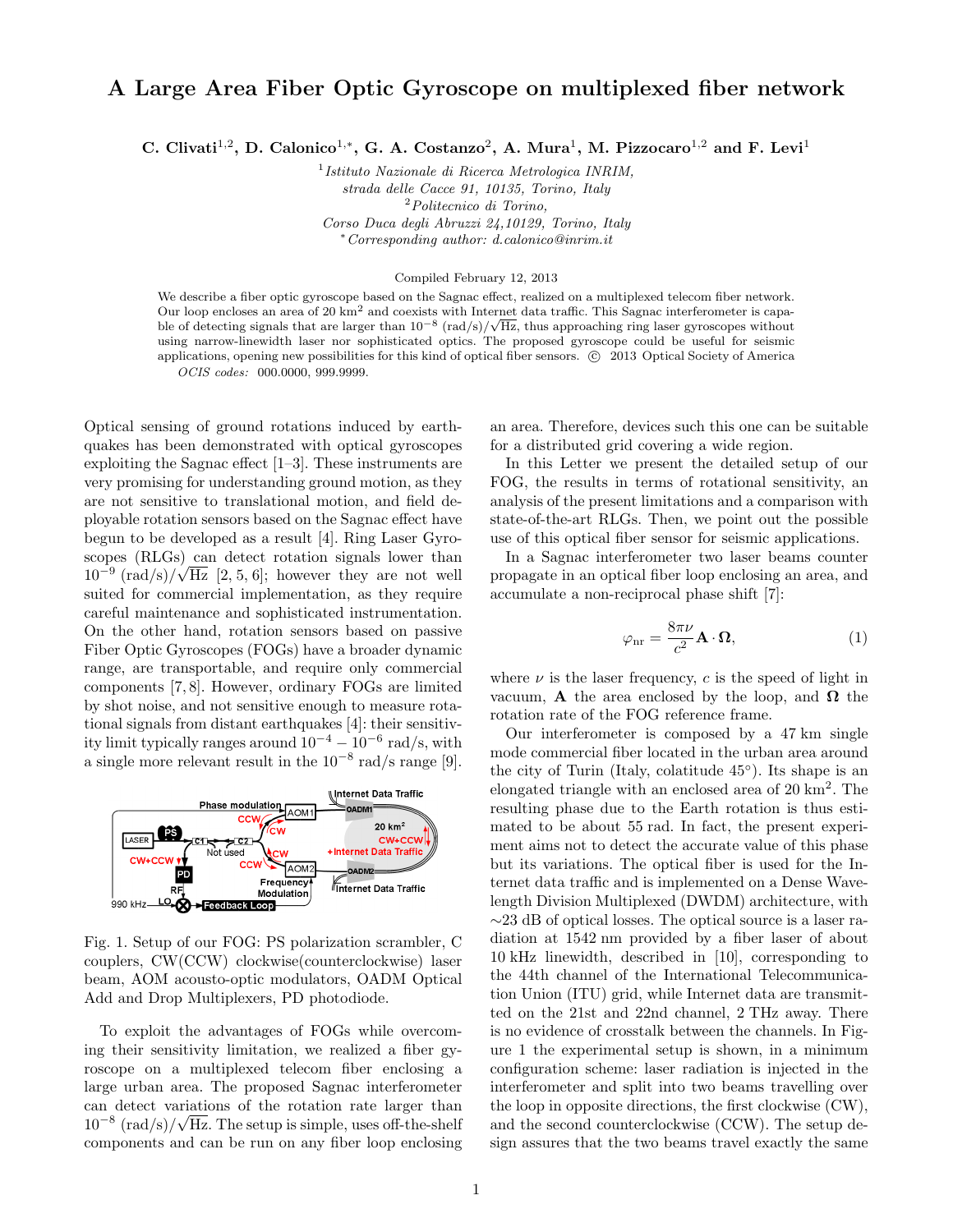fiber. The polarization of the injected light is randomized through a polarization scrambler PS; this reduces the effect of polarization mode dispersion along the fiber, i. e. a source of phase shifts between the two beams. Before being coupled into the urban fiber loop, the two beams are frequency shifted by 40 MHz with two acousto-optic modulators (AOMs). AOM1 also modulates the phase of the optical carrier at a rate of  $f_m = 990$  kHz: the CW beam is thus phase modulated immediately at the beginning of the loop, whereas the CCW beam is modulated after a round trip. The two beams, with optical power of 3 mW each, are injected in the telecom fiber using the Optical Add and Drop Multiplexers OADM1 and OADM2. While travelling over the loop, they accumulate a phase difference  $\varphi_{\text{nr}}$  due to the Sagnac effect. After a round trip, they are extracted and recombined on the photodiode PD. Since there is a time delay  $\tau$ =235  $\mu$ s between the phase modulation of the two beams, the current from the photodiode also varies at the phase modulation rate  $f_m$ . It can be expressed in the form [11]:

$$
I = I_0 + I_1 J_1(x) \sin \varphi_{\rm nr} \cos \left[2\pi f_{\rm m} \left(t - \frac{\tau}{2}\right)\right] +
$$
  
+  $f_{\rm m}$  harmonics (2)

*I*<sup>0</sup> and *I*<sup>1</sup> are respectively the amplitudes of the dc and the first harmonic signal and depend on the optical power of the beams,  $J_1$  is the first Bessel function of the first kind,  $x = 2\phi_0 \sin(2\pi f_m \tau)$ , and  $\phi_0$  is the phase deviation depth.  $f_m$  and  $\phi_0$  are set to maximize the first harmonic term. This signal is processed to extract  $\varphi_{nr}$ . We set up a closed-loop system, in which  $\varphi_{\text{nr}}$  is compensated by a frequency offset  $\Delta_f$  between the two beams [11]. When the loop is closed,  $\Delta_f$  satisfies the relation:

$$
\varphi_{\rm nr} \pm 2\pi k = 2\pi (nL/c)\Delta_f \tag{3}
$$

where *n* is the refractive index of the optical fiber, *L* the loop length, and *k* is an integer responsible for a  $2\pi$ ambiguity in the recorded phase. AOM2 is used as the actuator of the feedback loop.  $\Delta_f$  is set below 2 kHz to reduce the sensitivity on optical path length variations  $\delta(nL)$ , that can induce a non-reciprocal phase  $\varphi = (2\pi/c)\Delta_f \delta(nL)$ . Assuming that  $\varphi$ <sub>nr</sub> is only due to the Sagnac effect, from eq. (1) and eq. (3):

$$
\Delta_f = \frac{4\nu}{nLc} \mathbf{A} \cdot \mathbf{\Omega}
$$
 (4)

Thus, the correction frequency  $\Delta_f$  can be recorded to extract information about variations of Ω. This formula is the same as for RLGs, but the derivation is independent.

The noise power spectral density (PSD) of  $\Delta_f$ , that is proportional to  $\varphi$ <sub>nr</sub> through eq. (3), was acquired with a Fast Fourier Transform Spectrum Analyzer and is shown in Figure 2 (left-hand axis). This signal was converted into variations of the Earth rotation rate using eq. (4); the scaled result is shown on the right-hand axis. The Sagnac phase shift depends in principle on tilt variations (change in  $\Omega/\Omega$ ) and spin variations (change in  $\Omega$ ); however, the sensitivity to variations of tilt is about *<sup>∼</sup>* <sup>10</sup><sup>4</sup> times lower than the sensitivity to variations of spin. Figure 2 (right-hand axis) also shows the present sensitivity limit of this FOG, and, for comparison, the noise of three RLGs: G-Pisa, in Italy [2], UG-II, in New Zealand [5], and G, in Germany [6].



Fig. 2. PSD of the correction frequency ∆*<sup>f</sup>* (black solid line, left-hand axis) and equivalent spin variations (righthand axis). Red line: contribution from fiber's mechanical noise; dashed lines (right-hand axis): noise of G-Pisa (blue) [2], UG-II (black) [5], G (green) [6].

The sensitivity of our setup is mainly limited by seismic noise, acoustic vibrations on the buried fiber induced by human activity, and asymmetrical temperature variations. These effects induce a phase noise  $S_{\varphi_F}(f)$  on the optical carrier [12]; at first order, our interferometer is insensitive to them, as CW and CCW beams travel in the same fiber. However, since they travel in opposite directions, the uncorrelated residual optical length variation leads to phase fluctuations. Following an approach similar to [12], we can calculate this contribution to be

$$
S_{\varphi_{\rm F, NR}}(f) = \frac{1}{3} (2\pi f \tau)^2 S_{\varphi_{\rm F}}(f) \tag{5}
$$

 $S_{\varphi_F}(f)$  was estimated from previous measurements on the fiber loop used [13] and it is the ultimate limitation to the sensitivity of our FOG. Figure 2 shows its equivalent contribution in terms of  $\Delta_f$  (red line, left-hand axis). This noise merely depends on the loop length: thus for a given fiber length, it is beneficial to maximize the enclosed area. For instance, in our configuration, keeping the same  $20 \text{ km}^2$  area, the sensitivity could have been improved of a factor *∼* 26 if the loop had not been an elongated triangle but a circle (i.e. 15*.*8 km length). In addition,  $S_{\varphi_{\mathbb{F}}}(f)$  scales as *L* and  $S_{\varphi_{\mathbb{F},\text{NR}}}(f)$  scales as  $L^3$  [12], whereas the Sagnac phase power spectral density scales as  $A^2 \sim L^4$ , thus the noise could be further reduced for fiber loops enclosing a wider area.

Other noise contributions could come from the Kerr effect, backscattering, and scale factor instability, i.e. variations in the area *A* or length *L*. The phase dependence on the optical power as predicted by the Kerr effect [14] was assessed changing the optical power of the CW beam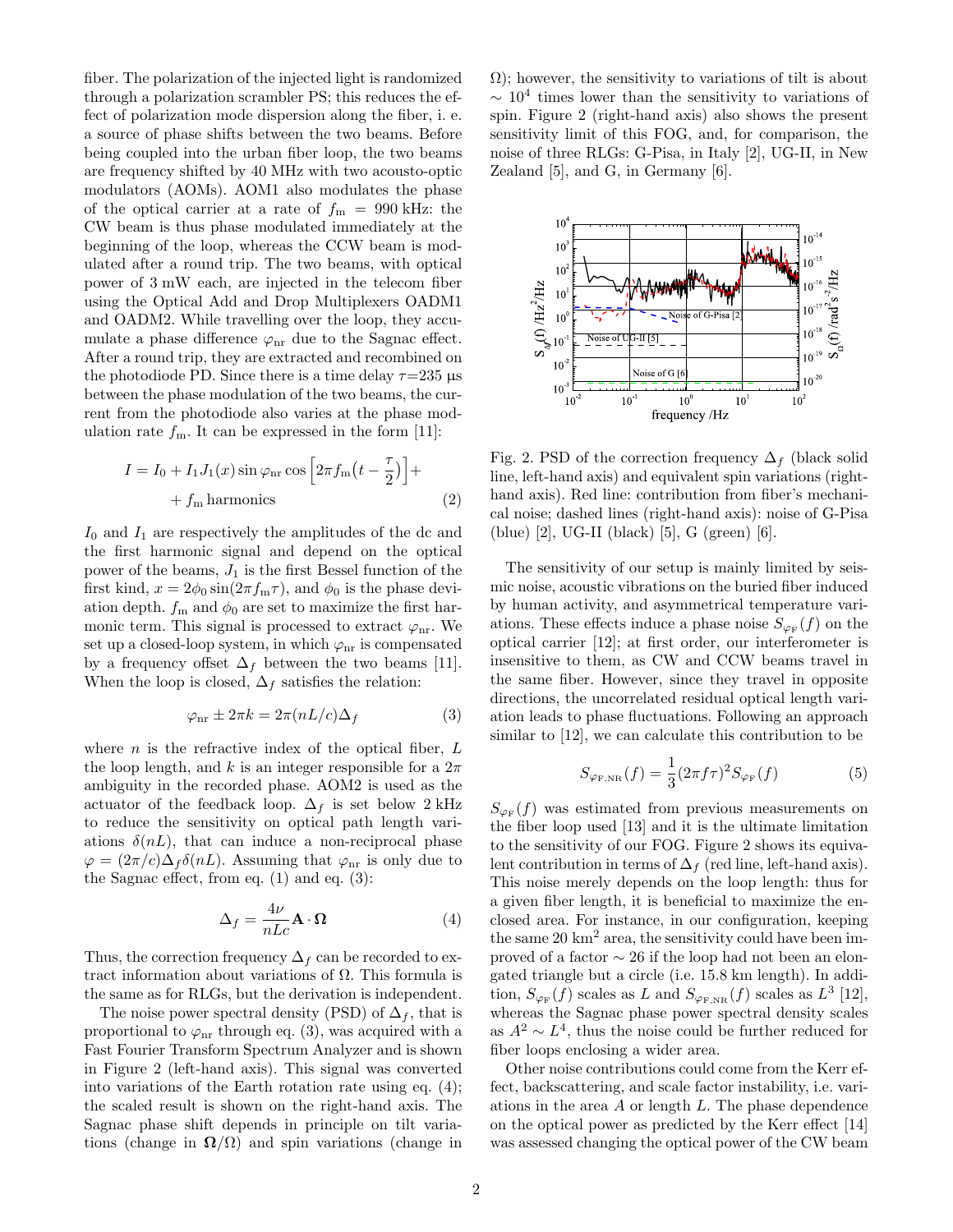with respect to the CCW. Even with a power unbalance of 20% Kerr related effects were not detected, so this contribution is negligible for optical power fluctuations in normal operation, i. e. less than 5%. To investigate the effect of backscattering, we changed the frequency offset between the two AOMs. The backscattered signal passes two times in AOM1 or in AOM2. Thus, it could be set at the same frequency of the coherent beatnote, or at about 200 kHz separation and filtered out. We did not detect any difference in the two configurations, so we conclude that this contribution is below the noise. Concerning the scale factor instability, the sensitivity of our setup to length variations is 0*.*8 Hz*/*m, whilst the sensitivity to area variations is  $2 \times 10^{-3}$  Hz/m<sup>2</sup>. Thus, for any reasonable change in *L* or *A*, these contributions are below the present noise.

The instability over long measuring times has been evaluated through the Allan deviation  $\sigma_{\Delta_f}(\tau)$  of  $\Delta_f$  as a function of the averaging time  $\tau$ . This is shown in Figure 3 together with the Allan deviation of the corresponding rotation signal  $\sigma_{\Omega}(\tau)$ . The excess of instability



Fig. 3. Allan deviation of the correction frequency  $\sigma_{\Delta_f}(\tau)$  (left-hand y axis) and the equivalent instability  $\sigma_{\Omega}(\tau)$  of the spin variations (right-hand y axis).

on timescales longer than 100 s is due to polarization drifts that make our system sensitive to the fiber linear and circular birefringence (for instance, due to stresses or Faraday effect [15]). These effects could be reduced by improving the depolarization stage and by using an optical source with larger linewidth [8].

In conclusion, we demonstrated that ordinary fiber networks, used for Internet data traffic, could be exploited to implement optical rotation sensors based on the Sagnac effect. This experiment could pave the way for a network of these sensors for seismic detection, placed side by side with traditional instrumentation, and supported by the increasing activity on fiber networks for frequency metrology [16, 17, and refs. therein]. The advantage of the proposed setup is a good sensitivity, obtained using wide infrastructures already commercially available, such as the fiber networks, without sophisticated setup. The sensitivity is not yet fully exploited, and improvements beyond the demonstrated performances are feasible. This type of rotation sensor could offer new opportunities for detection of seismic events, provided a deeper investigation on some issues. These include: a better understanding on how the ground motion is detected by a large-area sensor, and the feasibility of a real distributed grid of gyroscopes. These issues are currently under study.

The authors acknowledge N. Beverini and J. Belfi for careful reading of the manuscript; G. Carelli and L. Sambuelli for useful discussions; the GARR Consortium for technical help with the fiber infrastructure and Compagnia di San Paolo for funding.

## **References**

- 1. H. Igel, K. U. Schreiber, A. Flaws, B. Schuberth, A. Velikoseltsev, A. Cochard, Geophis. Res. Lett. **32**, L08309 (2005).
- 2. J. Belfi, N. Beverini, G. Carelli, A. Di Virgilio, E. Maccioni, G. Saccorotti, F. Stefani, A. Velikoseltsev, J. Seismol. **16**, 767 (2012).
- 3. A. Pancha, T. H . Webb, G . E. Stedman, D . P. McLeod, and K. U. Schreiber, Geophys. Res. Lett. **27**, 3553 (2000).
- 4. A. Velikoseltsev, K. U. Schreiber, A. Yankovsky, J.-P. R. Wells, A. Boronachin, A. Tkachenko, J. Seismol. **16**, 623 (2012).
- 5. R. B. Hurst, G. E. Stedman, K. U. Schreiber, R. J. Thirkettle, R. D. Graham, N. Rabeendran, and J.-P. R. Wells, J. Appl. Phys **105**, 113115 (2009).
- 6. K.U. Schreiber, A. Velikoseltsev, G. E. Stedman, R. B. Hurst, T. Klugel, *Symposium Gyro Technology*, p. 8.0 (Sorg H, ed. 2003).
- 7. H. Lefevre "*The fiber-optic gyroscope*" (Artec House, 2003).
- 8. B. Culshaw, Meas. Sci. Technol. **17**, pp. R1-R16, (2006)
- 9. L. R. Jaroszewicz, Z. Krajewski, H. Kowalski,G. Mazur, P. Zinowko, J. Kowalski, Acta Geophysica **59**, 578  $(2011).$
- 10. C. Clivati, D. Calonico, C. E. Calosso, G. A. Costanzo, F. Levi, A. Mura, A. Godone, IEEE Trans. Ultrason. Ferroelectr. Freq. Contr. **58**, 2582 (2011)
- 11. J. L. Davis, S. Ezekiel, Opt. Lett. **6**, 505 (1981).
- 12. W. Williams, W. C. Swann, and N. R. Newbury, J. Opt. Soc. Am. B **25**, 1284 (2008).
- 13. D. Calonico, C. Clivati, G. A. Costanzo, A. Godone, F. Levi, M. Marchetti, A. Mura, M. Prevedelli, M. Schioppo, G. M. Tino, M. E. Zucco, N. Poli, in *proceedings of the EFTF* (2012), p. 396.
- 14. G. Agrawal, "*Nonlinear Fiber Optics*" 3rd ed. (Academic, 2001).
- 15. K. Hotate, K. Tabe, Appl. Opt. **25**, 1086 (1986).
- 16. K. Predehl, G. Grosche, S. M. F. Raupach, S. Droste, O. Terra, J. Alnis, Th. Legero, T. W. Hansch, Th. Udem, R. Holzwarth, H. Schnatz, Science **336**, 441, (2012).
- 17. O. Lopez, A. Haboucha, F. Kefelian, H. Jiang, B. Chanteau, V. Roncin, C. Chardonnet, A. Amy-Klein, G. Santarelli, Opt. Expr. **18**, 16849 (2010).